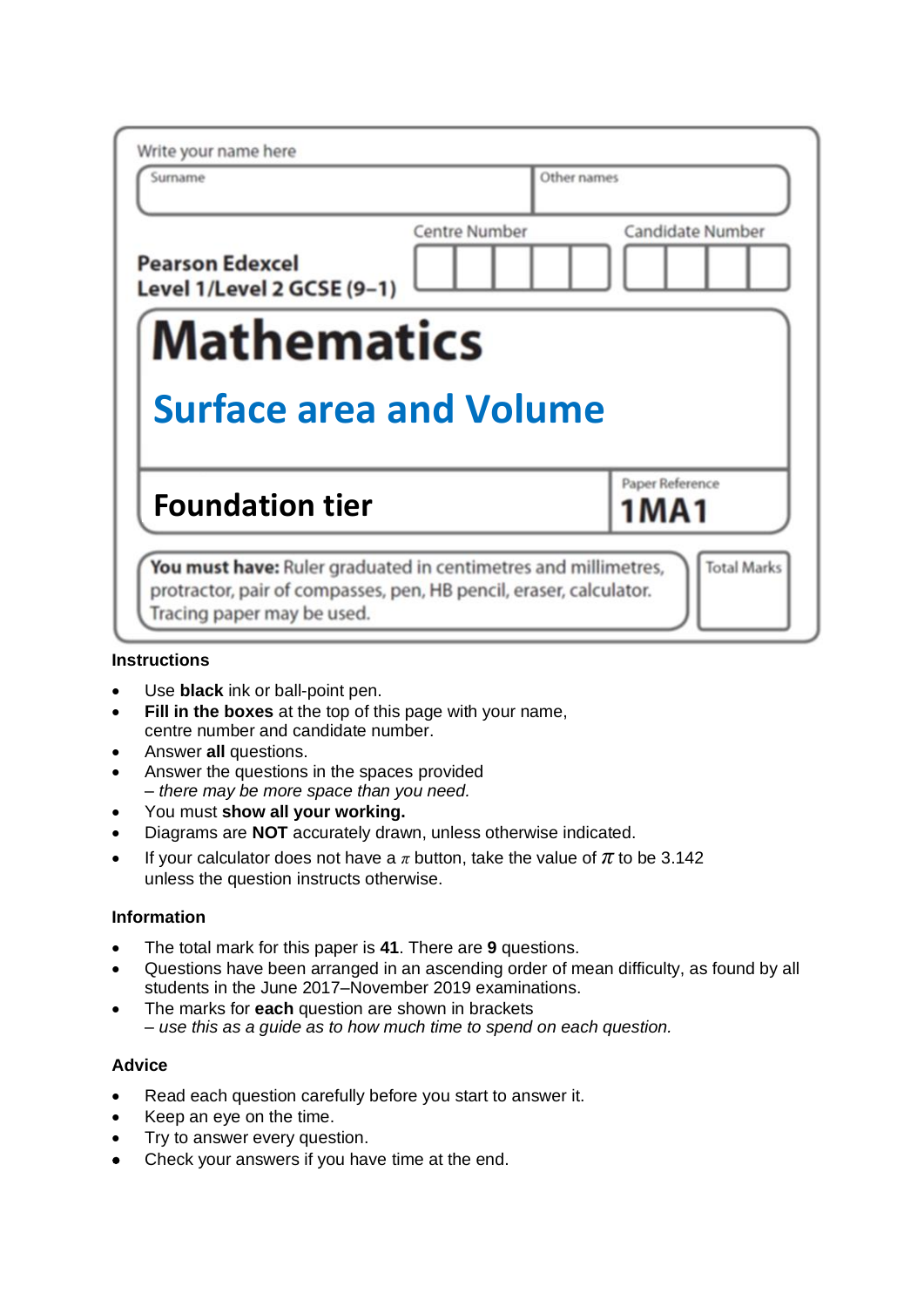1 Here is a 3-D shape.



**\_\_\_\_\_\_\_\_\_\_\_\_\_\_\_\_\_\_\_\_\_\_\_\_\_\_\_\_\_\_\_\_\_\_\_\_\_\_\_\_\_\_\_\_\_\_\_\_\_\_\_\_\_\_\_\_\_\_\_\_\_\_\_\_\_\_\_\_\_\_\_\_\_\_\_**

(*a*) Write down the name of this 3-D shape. (a) Write down the name of this 3-D shape.

.......................................................  $(1)$ 

(*b*) Write down the number of edges of this 3-D shape.

....................................................... **(1) (Total for Question 1 is 2 marks) (1)** .......................................................

**(Total for Question 5 is 2 marks)**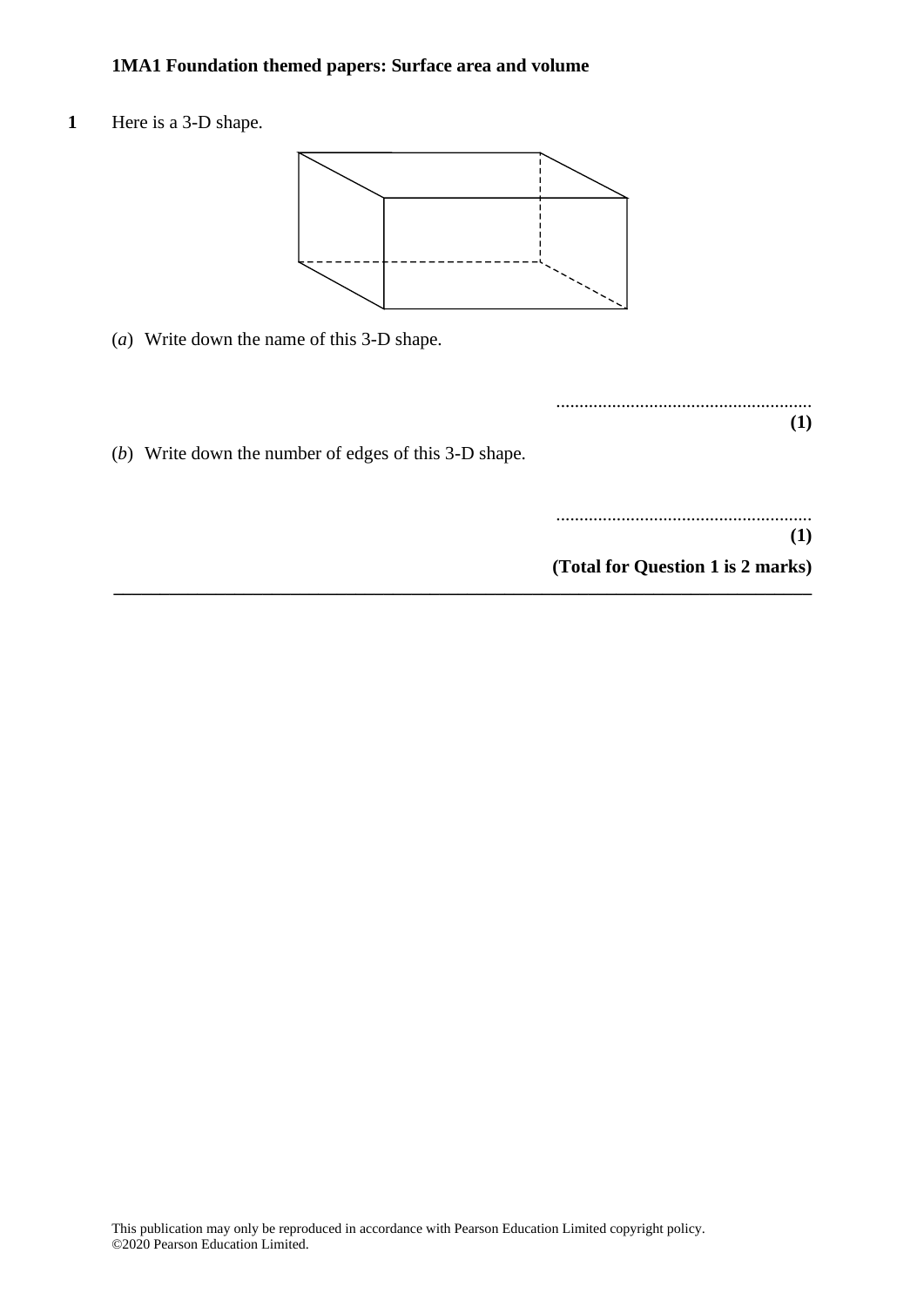**2** A container is in the shape of a cuboid.



The container is  $\frac{2}{3}$  $\frac{2}{3}$  full of water.

A cup holds 275 m*l* of water.

What is the greatest number of cups that can be completely filled with water from the container?

.......................................................

**(Total for Question 2 is 4 marks)**

**3** Chloe has a van.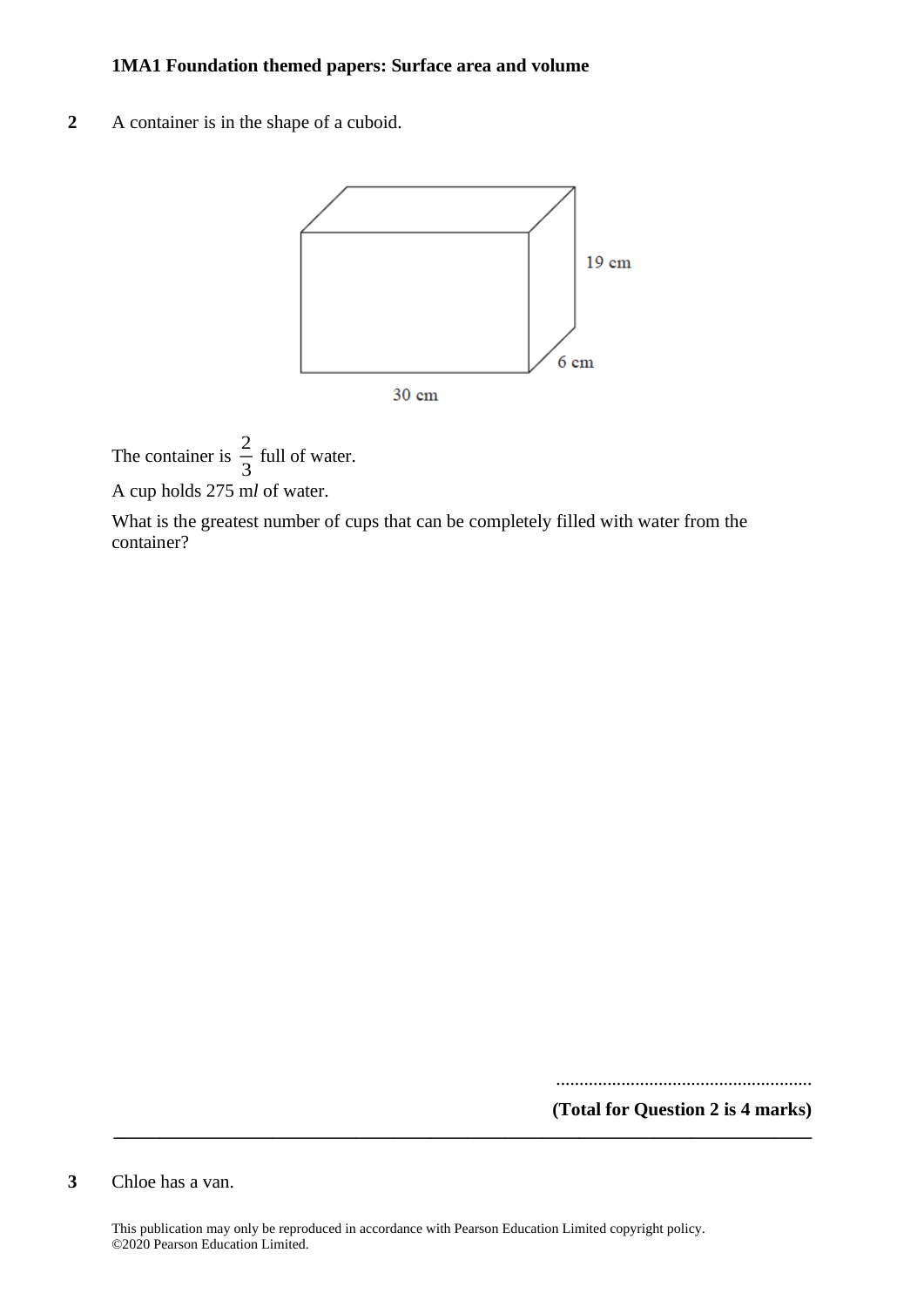She is going to use the van to deliver boxes. Each box is a cuboid, 40 cm by 30 cm by 35 cm.



The space for boxes in the van has

maximum length 2.4 m maximum width 1.5 m maximum height 1.4 m

The space for boxes is empty.

Chloe wants to put as many boxes as possible into the van.

She can put 3 boxes into the van in one minute. Assume that the space for boxes is in the shape of a cuboid.

(*a*) Work out how many minutes it should take Chloe to put as many boxes as possible into the van.

| minutes<br>(4)                                                                                                   |
|------------------------------------------------------------------------------------------------------------------|
| The space for boxes might <b>not</b> be in the shape of a cuboid.                                                |
| (b) Explain how this could affect the time it would take Chloe to put as many boxes as<br>possible into the van. |
| (1)<br>(Total for Question 3 is 5 marks)                                                                         |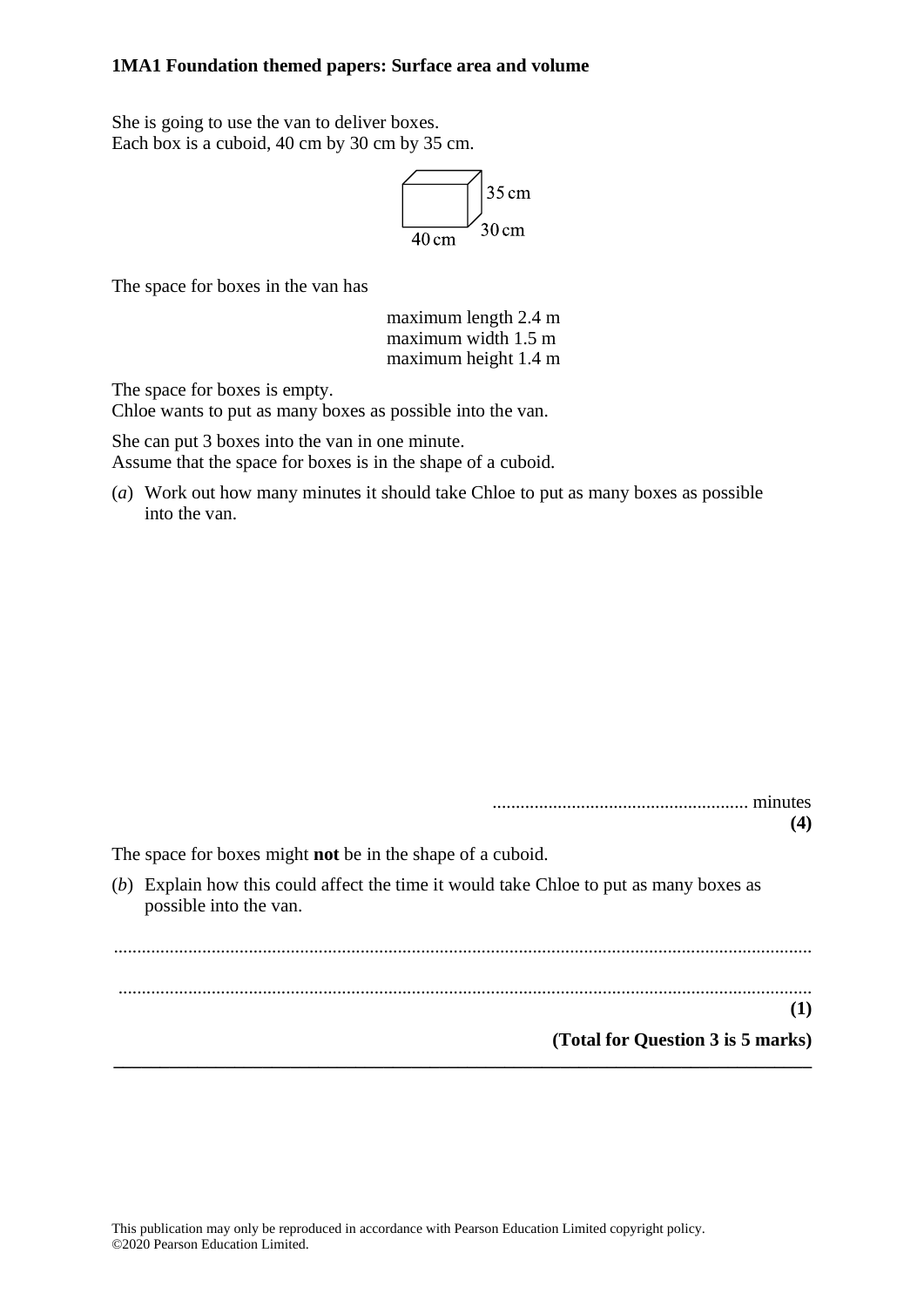**4** Here is a solid square-based pyramid, *VABCD*. **23** Here is <sup>a</sup> solid square-based pyramid, *VABCD*. *V*



The base of the pyramid is a square of side 6 cm. The base of the pyramid is <sup>a</sup> square of side 6cm. The height of the pyramid is 4 cm. *M* is the midpoint of *BC* and  $VM = 5$  cm. The base of the pyramid is a sq

(*a*) Draw an accurate front elevation of the pyramid from the direction of the arrow. (a) Draw an accurate front elevation of the pyramid from the direction of the arrow. (a) Draw and accurate from the pyramid from the pyramid from the pyramid from the arrow.

|  |  |  |  |  |  |  | (2) |
|--|--|--|--|--|--|--|-----|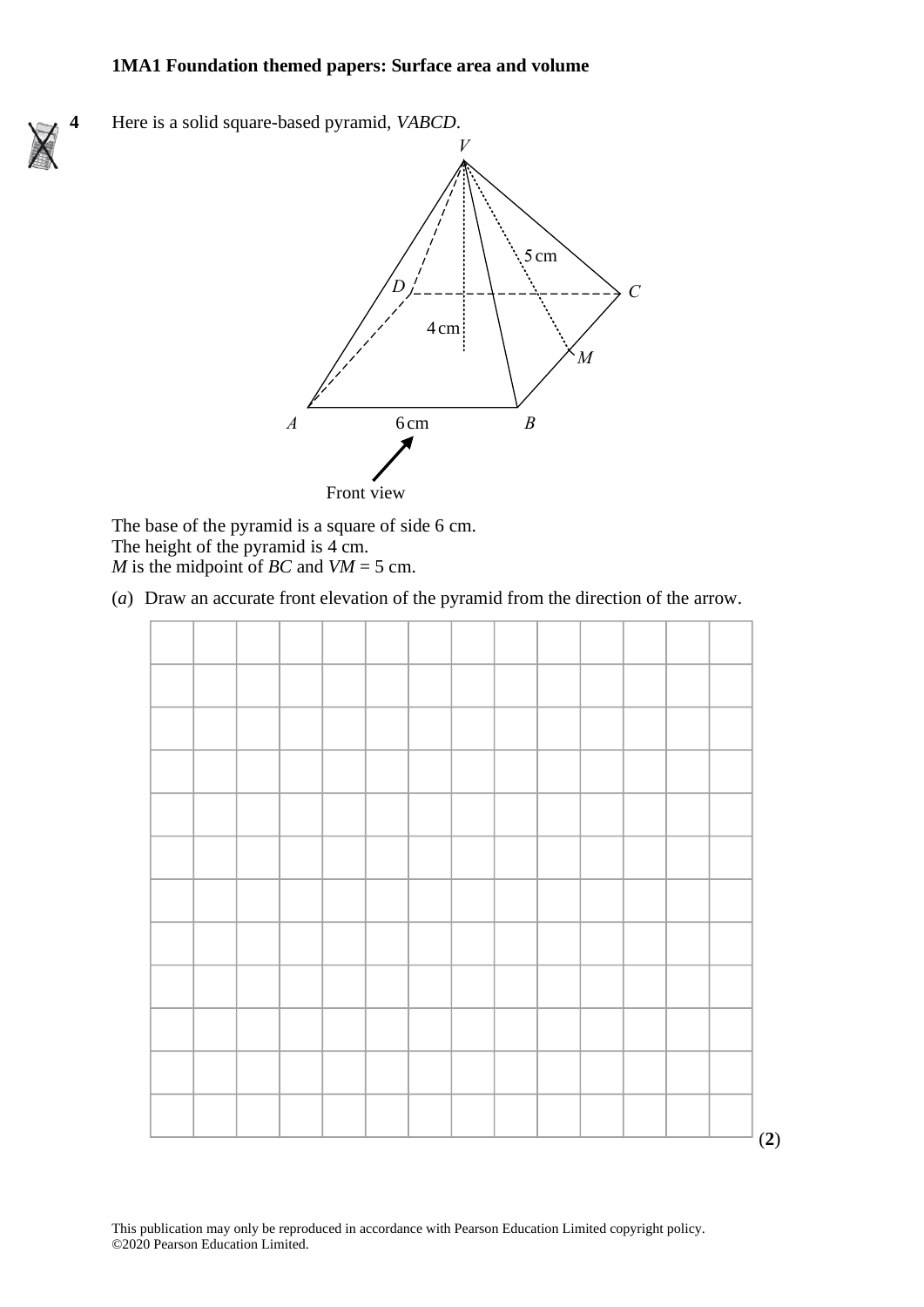(*b*) Work out the total surface area of the pyramid.

....................................................... (**4**) (**Total for Question 4 is 6 marks**) **\_\_\_\_\_\_\_\_\_\_\_\_\_\_\_\_\_\_\_\_\_\_\_\_\_\_\_\_\_\_\_\_\_\_\_\_\_\_\_\_\_\_\_\_\_\_\_\_\_\_\_\_\_\_\_\_\_\_\_\_\_\_\_\_\_\_\_\_\_\_\_\_\_\_\_**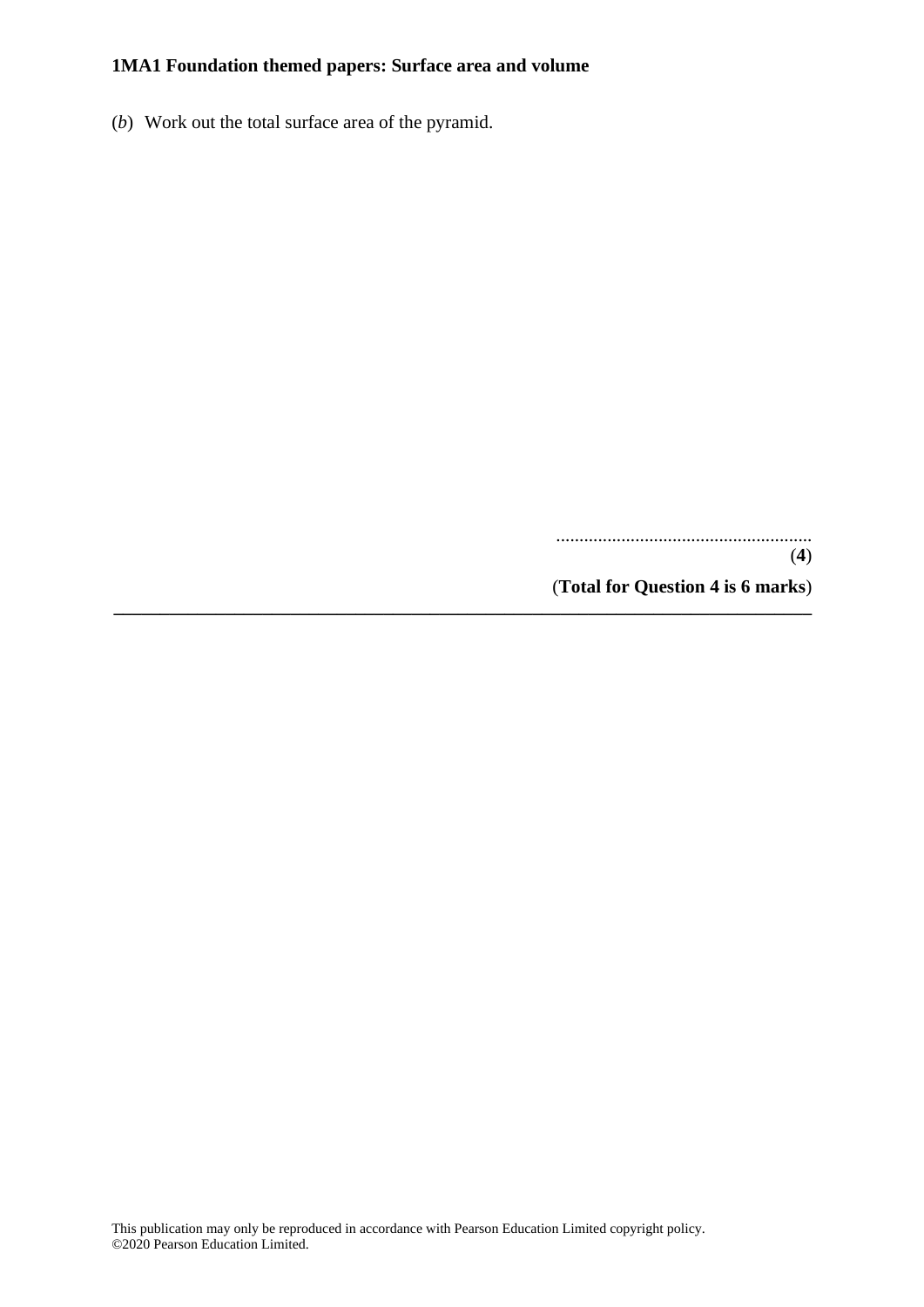**5** Here is a triangular prism. **26** Here is <sup>a</sup> triangular prism.



Work out the volume of the prism. Work out the volume of the prism. Give your answer correct to 3 significant figures. Give your answer correct to 3 significant figures.

...................................................... cm<sup>3</sup>

(**Total for Question 5 is 5 marks**)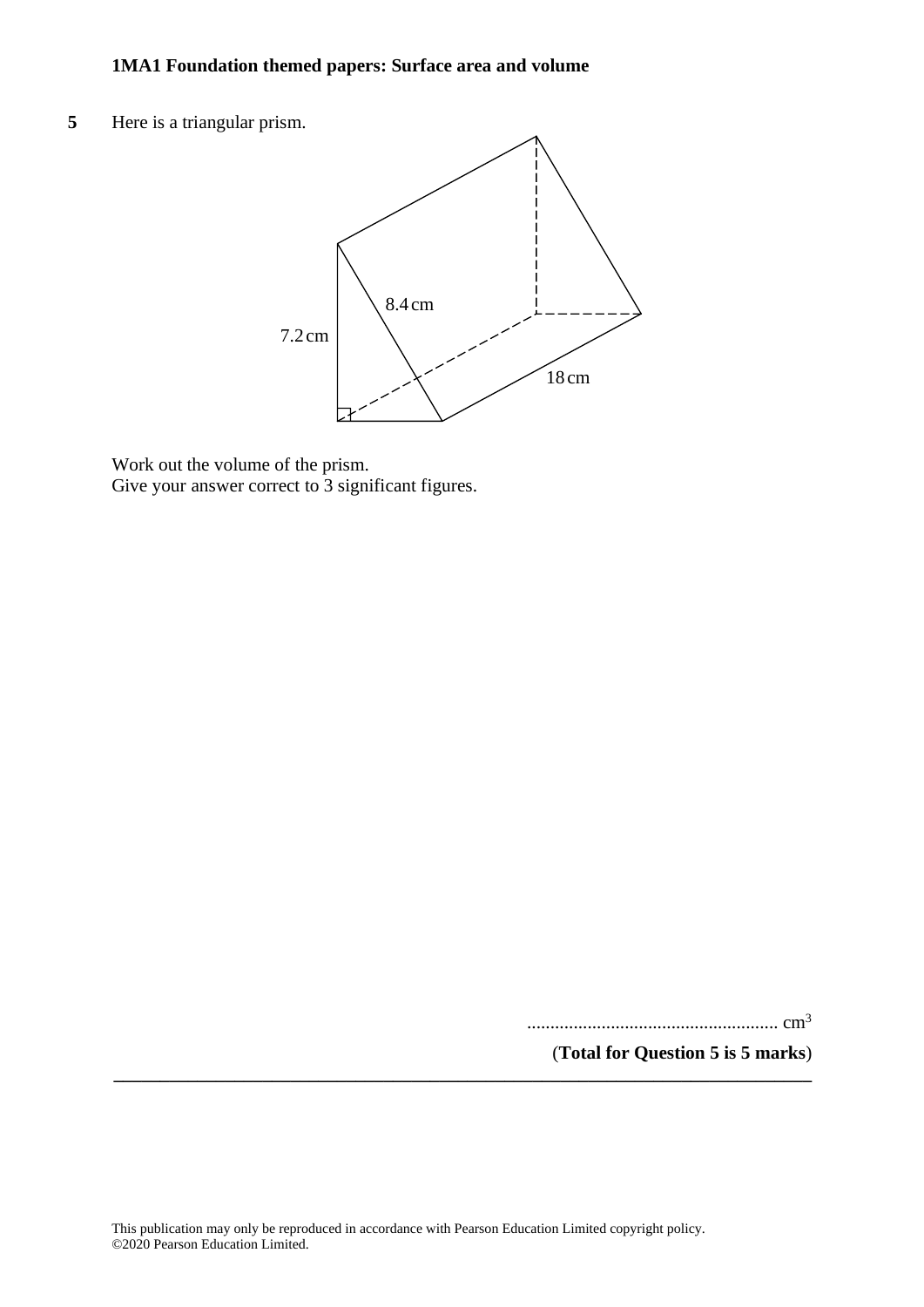**6** The diagram shows a cube of side length 2 cm.



Vera says, Vera says,

"The volume of any solid made with 6 of these cubes is 48 cm<sup>3</sup>"

- (*a*) Is Vera correct? (a) Is Vera correct? You must show your working. You must show your working. ...................................................................................................................................................... ...................................................................................................................................................... **(2)**
- (*b*) (i) Draw a cuboid that can be made with 6 of these cubes. Write the dimensions of the cuboid on your diagram.

**(1)**

(ii) Work out the surface area of your cuboid.

.......................................................cm<sup>2</sup> **(2) (Total for Question 6 is 5 marks)**



**7** The total surface area of a cube is 294 cm<sup>2</sup>.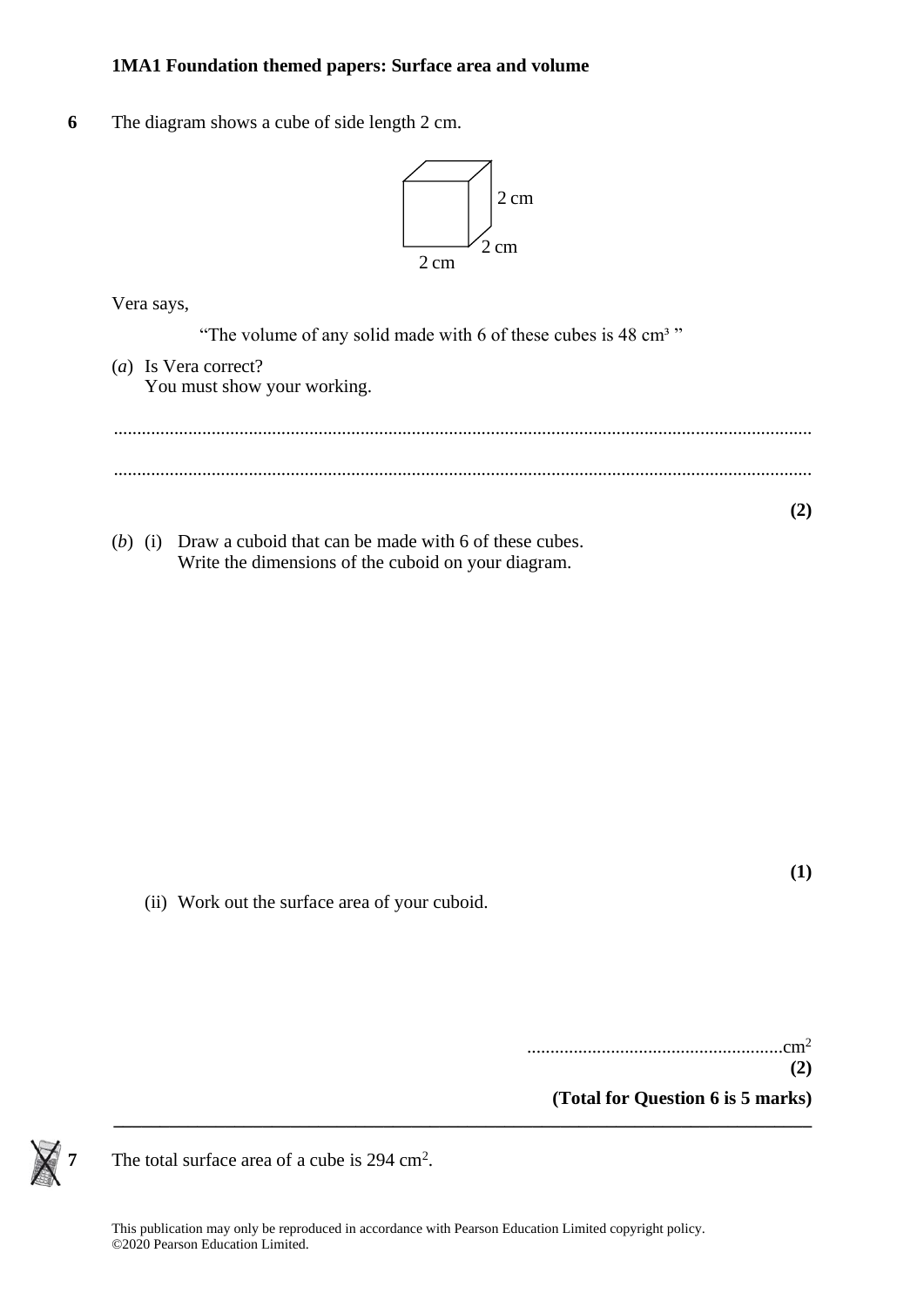Work out the volume of the cube.

....................................................... cm<sup>3</sup>

**(Total for Question 7 is 4 marks)**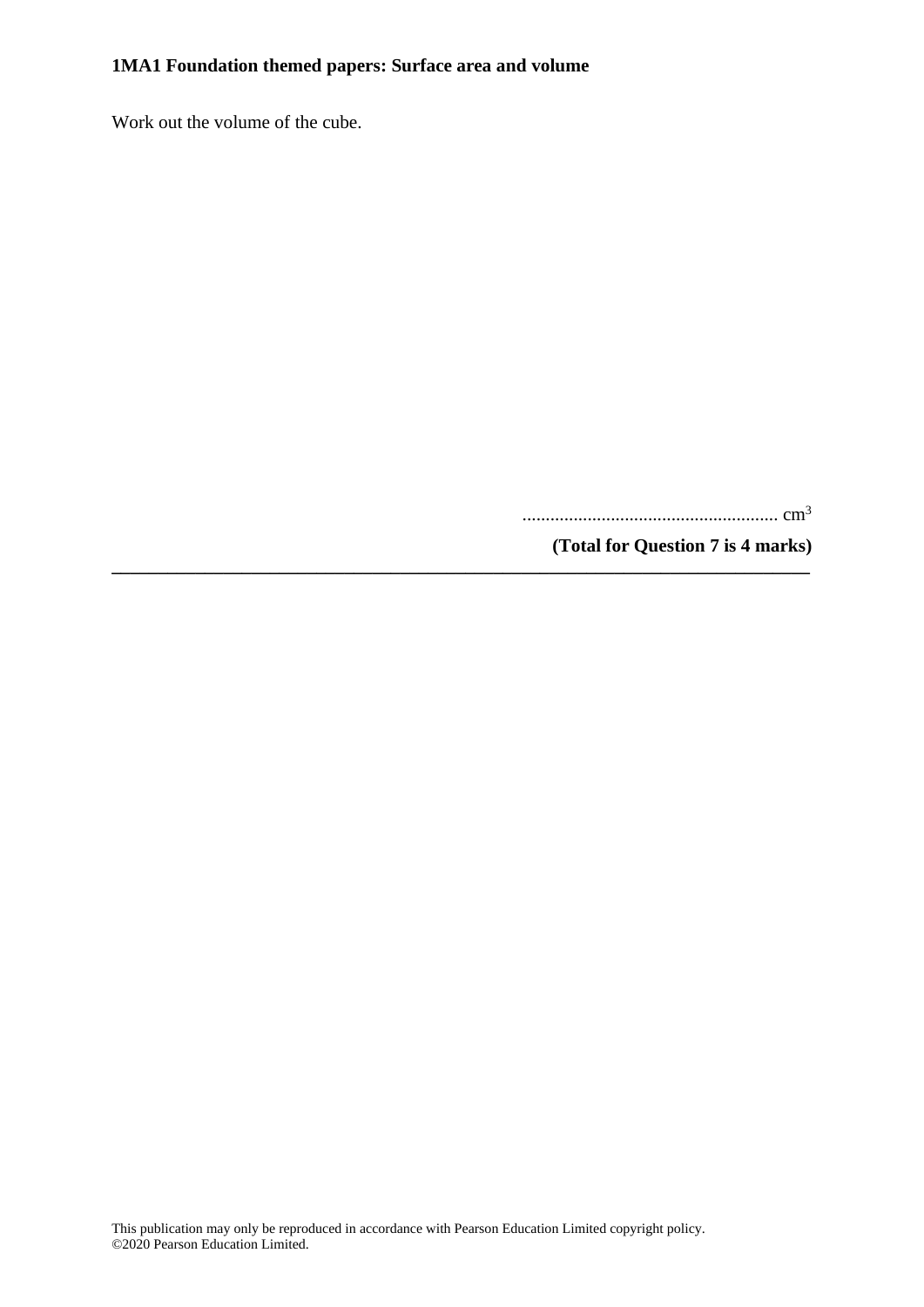**8** The diagram shows a cube and a cuboid.



The total surface area of the cube is equal to the total surface area of the cuboid. Janet says,

"The volume of the cube is equal to the volume of the cuboid."

Is Janet correct?

You must show how you get your answer.

**(Total for Question 8 is 5 marks)**